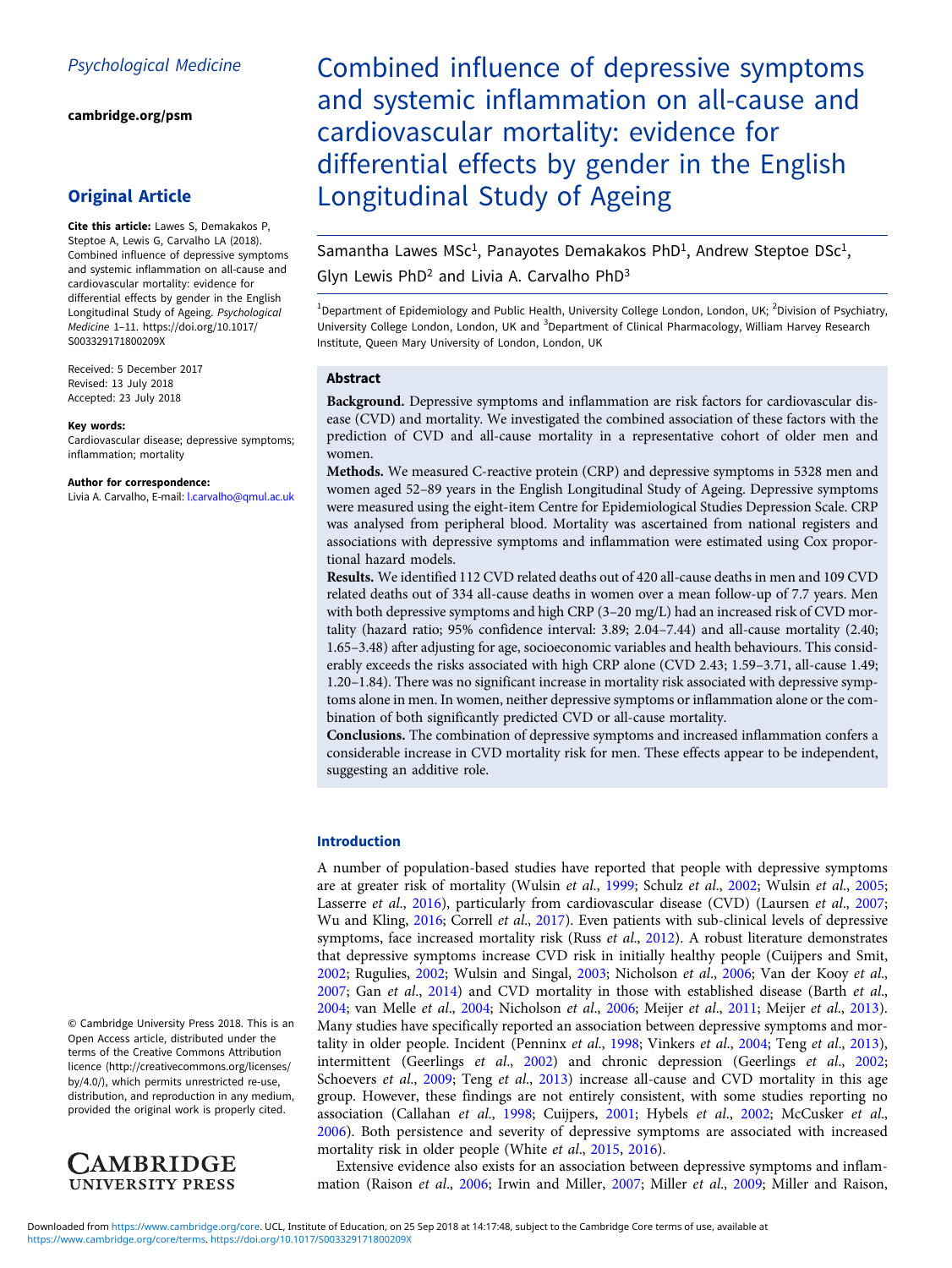[2016\)](#page-9-0). Longitudinal studies have reported an association between depressive symptoms and inflammatory biomarkers in otherwise healthy people (Gimeno et al., [2009](#page-8-0); Hamer et al., [2009](#page-8-0); Copeland et al., [2012](#page-7-0); Au et al., [2015](#page-7-0); Zalli et al., [2015;](#page-10-0) Bell et al., [2017\)](#page-7-0). In addition, several meta-analyses show higher levels of inflammation in depressed patients compared with healthy controls (Howren et al., [2009;](#page-8-0) Dowlati et al., [2010;](#page-8-0) Liu et al., [2012](#page-8-0); Valkanova et al., [2013](#page-9-0); Eyre et al., [2016](#page-8-0)). A recent cumulative meta-analysis confirmed the robust nature of the depression– inflammation relationship, showing evidence of increased circulating interleukin-6 and C-reactive protein (CRP) in depressed compared with non-depressed individuals (Haapakoski et al., [2015\)](#page-8-0). In patients with CVD, the prevalence of depression is four times higher than in people from the general population (Thombs et al., [2006\)](#page-9-0). Depression also shows a high co-morbidity with a number of major chronic inflammatory or autoimmune disorders, such as rheumatoid arthritis, multiple sclerosis and dia-betes type 1 and 2 (Maes et al., [2012\)](#page-9-0). However, it is unclear whether the increased mortality risk in depressed people is due to inflammation.

In light of the well-established role of inflammatory processes in both the pathogenesis of atherosclerosis and the prediction of cardiac events (Shimbo et al., [2005](#page-9-0); Golia et al., [2014](#page-8-0); Biasucci et al., [2017\)](#page-7-0), it has been proposed that inflammation may be mediating the association between depression and mortality, particularly in relation to CVD. However, evidence linking inflammation and depressive symptoms with the development of CVD is inconsistent. A population-based study reported that depressive symptoms and CRP interact in the prediction of coronary heart disease (CHD) in men (Ladwig et al., [2005](#page-8-0)). However, other studies have demonstrated that depressive symptoms increase CVD risk independently of inflammatory biomarkers (Empana et al., [2005;](#page-8-0) Nabi et al., [2008;](#page-9-0) Surtees et al., [2008;](#page-9-0) Davidson et al., [2009;](#page-7-0) Hamer et al., [2011](#page-8-0)), whilst several studies have reported minimal effects of mediation (Vaccarino et al., [2007;](#page-9-0) Kop et al., [2010;](#page-8-0) Hiles et al., [2015](#page-8-0); Hughes et al., [2016](#page-8-0)). To our knowledge, only one study has investigated the combined effect of depressive symptoms and elevated inflammation on CVD development. Ladwig et al. ([2005\)](#page-8-0) showed that combined depressed mood and high CRP (>3 mg/L) conferred a significantly greater risk of future cardiac events than either depressed mood or high CRP alone in older men.

Gender differences have also been observed in the association between late-life depression and mortality. Several studies report a greater mortality risk in men (Anstey and Luszcz, [2002](#page-7-0); Ryan et al., [2008](#page-9-0); Jeong et al., [2013](#page-8-0); Diniz et al., [2014\)](#page-7-0), particularly for incident depression (Teng et al., [2013\)](#page-9-0) and CVD (Penninx et al., [1998](#page-9-0); Wulsin et al., [1999\)](#page-10-0); whilst women appear to have increased mortality risk in the presence of chronic or severe depressive symptoms (Ryan et al., [2008;](#page-9-0) Teng et al., [2013](#page-9-0)). An emerging literature also suggests women are more likely to present with inflammation when depressed (Bell et al., [2017](#page-7-0)), potentially due to higher reactivity to stressful stimuli (Piccinelli and Wilkinson, [2000\)](#page-9-0). Whether the inflammation and depression link is particularly important for women is still unknown.

In this study, we used data from the English Longitudinal Study of Ageing (ELSA) to investigate the combined effects of depressive symptoms and inflammation on CVD and all-cause mortality risk in older men and women. In particular, we sought to investigate whether depressive symptoms moderate the mortality risk associated with increased inflammation or whether inflammation could be mediating the association between

depressive symptoms and mortality. In light of previous findings, we hypothesise that people with both depressive symptoms and inflammation will have significantly greater mortality risk than people with depressive symptoms or inflammation alone.

#### Materials and methods

#### Study population

The ELSA is a prospective study of a representative sample of community-dwelling people aged 50 and over living in England. It collects health, social and economic data. The study commenced in 2002, and the sample has been followed up every 2 years. Data are collected using computer-assisted personal interviews and self-completion questionnaires, with additional nurse visits for the assessment of biomarkers every 4 years. Wave 1 included a baseline interview and took place in 2002–2003. Wave 2 took place in 2004–2005 and consisted of an interview and a health examination that included a collection of blood samples. At wave 1, the sample consisted of 11 391 study members and was deemed to be nationally representative. For more information on ELSA see <http://www.elsa-project.ac.uk/>.

Our study included 5328 people, aged 52–89 years, from an initial cohort of 8670 who participated in the interview at wave 2. We excluded 1084 individuals who did not participate in the health examination survey, 134 who did not consent for their vital status data to be included, 1411 who were unable to provide a blood sample and 330 individuals whose CRP values were unavailable or not reliable. The latter included samples which were lost in the post, received later than 5 days after collection, considered unusable by the laboratory or of insufficient amount to be analysed. Detailed information about how the ELSA data were collected and processed into their current format and about how each variable was coded is available at [https://dis](https://discover.ukdataservice.ac.uk/series/?sn=200011)[cover.ukdataservice.ac.uk/series/?sn=200011](https://discover.ukdataservice.ac.uk/series/?sn=200011). We also excluded 155 participants from the analysis because their CRP levels were ⩾20 ml/L, allowing for the elimination of individuals with acute inflammation, while another 229 participants were excluded because of missing values in the covariates.

Participants included and excluded from the analysis did not differ significantly in terms of sex. The group included in the analysis was younger, less likely to be depressed, more likely to be married, more educated and wealthier than the group who was excluded.

#### Assessment of inflammation

Blood samples were taken by the study nurse at wave 2 and serum CRP was analysed by Royal Victoria Infirmary, Newcastle. High sensitivity plasma CRP level was dichotomised into two categories: <3 mg/L was defined as normal and 3–20 mg/L was defined as high. This cut off point is based on guidelines from the Centre for Disease Control and Prevention and the American Heart Association, suggesting that plasma CRP values of >3.0 mg/L might be predictive of CVD (Pearson et al., [2003\)](#page-9-0).

### Assessment of depressive symptoms

Depressive symptoms were measured at wave 2 (2004–2005) using the eight-item Centre for Epidemiological Studies Depression Scale 8 (CES-D8) which is a self-report questionnaire designed to measure depressive symptomatology in the general population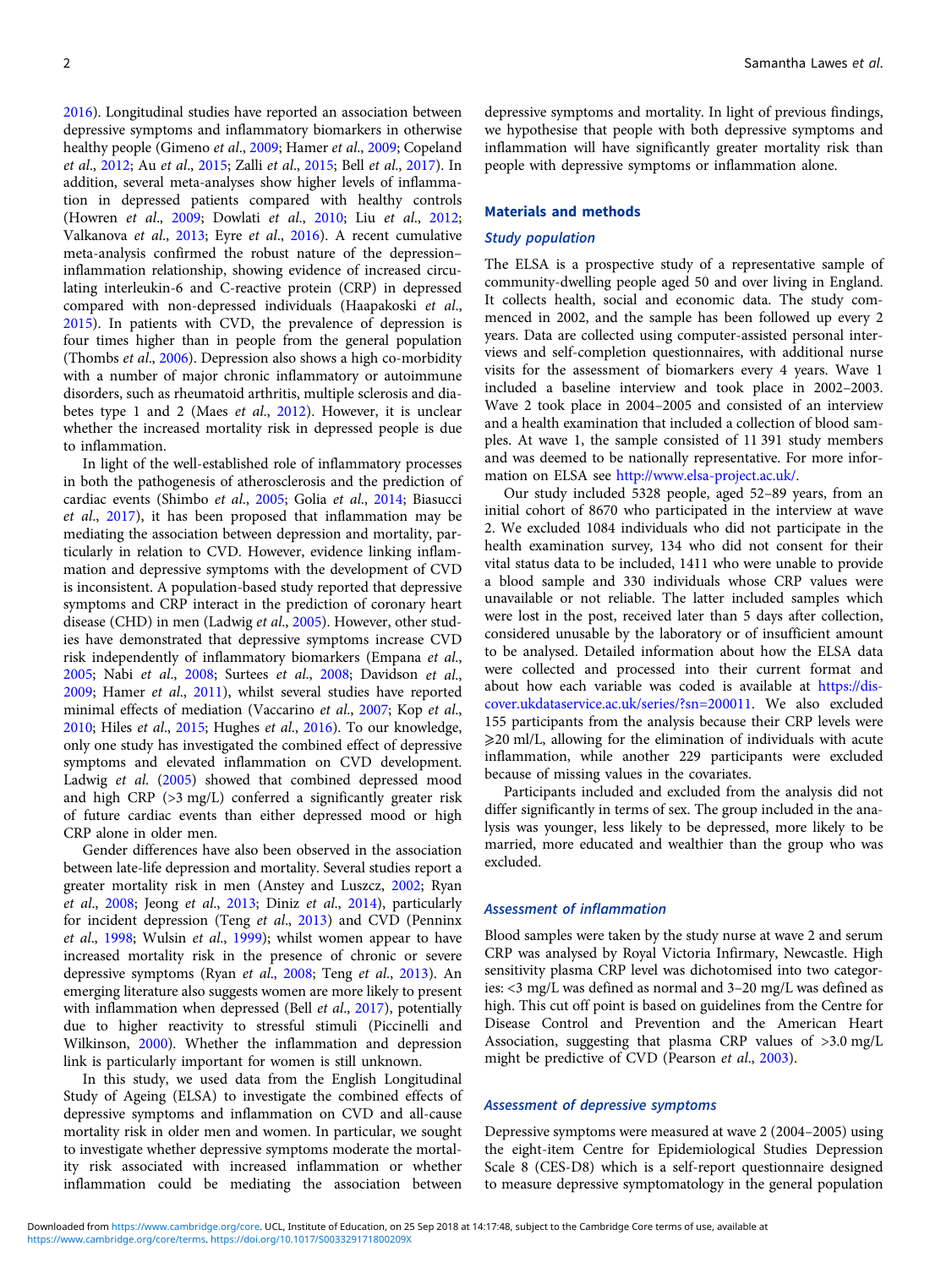(Radloff, [1977](#page-9-0)). Respondents were asked how often they felt depressed, felt that everything was an effort, slept restlessly, were happy, felt lonely, enjoyed life, felt sad, and could not get going. The two positive items ('was happy' and 'enjoyed life') are reverse coded, so a higher score here also indicates a more depressed mood. We subsequently derived a summary CES-D score by adding responses to all eight dichotomous questions (possible range: 0–8). The exact wording of the different items can be found in appendix 1. The eight-item abbreviated version of the CES-D has been widely used, is internally consistent, has been validated in both the general population (Van de Velde et al., [2009\)](#page-10-0) and older adults, and shows a comparable construct of depression across 11 different countries (Missinne et al., [2014\)](#page-9-0). The presence of depressive symptoms was defined as CES-D  $\geq 4$ as per previous publications (Steffick, [2000;](#page-9-0) Hamer et al., [2012;](#page-8-0) Mhaoláin et al., [2012;](#page-9-0) Demakakos et al., [2013](#page-7-0); Malgaroli et al., [2017\)](#page-9-0). This conservative threshold has been found to produce comparable results to the >16 cut off on the well-validated 20-item CES-D scale (Radloff, [1977](#page-9-0); Steffick, [2000\)](#page-9-0).

### Depressive symptoms and inflammation as a combined variable

In order to ascertain whether the combination of depressive symptoms and inflammation predicts mortality, the variables based on wave 2 assessments were combined and four new variables were computed: 'no depressive symptoms/low inflammation', 'no depressive symptoms/high inflammation', 'depressive symptoms/low inflammation' and 'depressive symptoms/high inflammation'.

#### **Mortality**

Mortality was ascertained for a mean 7.7 year period for consenting study members (5328) by linking to the UK National Health Service mortality register up until 12 November 2015. In England, all deaths need to be registered within 5 days, therefore participants not registered as dead were assumed to be alive. Deaths were classified according to International Classification of Diseases (ICD) 10th Edition. Deaths with ICD10 codes I00 to I99 were classified as cardiovascular deaths.

#### **Covariates**

All covariates were collected at wave 2 (2004–2005) with the exception of education and sex which were collected at wave 1. All covariates where determined by self-report, with the exception of body mass index (BMI). Age was treated as a continuous variable. Socioeconomic status (SES) was operationalised by using marital status (married/cohabiting v. not married/single/divorced), level of education (degree/higher/A-level, GCSE/O-level/other, no qualifications) and total wealth in tertiles. Total wealth was defined from the sum of financial, physical (e.g. businesses, land) and housing wealth, minus debts and pension payments. Health behaviours included: smoking (never smoked, ex-smoker, current smoker) and BMI  $(\langle 25 \text{ kg/m}^2, 25-29.99 \text{ kg/m}^2, 530 + \text{ kg/m}^2)$  (Banks *et al.*, [2006](#page-7-0)). The presence of chronic diseases were added as separate variables and defined as yes/no. They were calculated as lifetime self-reported physician diagnoses of chronic conditions (i.e. CVD (myocardial infarction and stroke), chronic lung disease, cancers (of any site) and emotional, nervous and psychiatric problems).

The covariates have been included because they have all been shown to be associated with mortality and are therefore potential confounders (Marmot et al., [2012;](#page-9-0) Wong, [2014;](#page-10-0) Pletcher and Moran, [2017\)](#page-9-0). Furthermore, health behaviours such as smoking and BMI were included as they have been shown to mediate the relationship between depression and mortality (Joynt et al., [2003](#page-8-0)).

### Statistical analysis

Differences between the characteristics of the participants included and excluded from the analysis were analysed. Baseline characteristics were analysed by depressive symptoms and inflammation levels. The association of depressive symptoms and inflammation levels (separately and in combination) with CVD and all-cause mortality were assessed by Cox proportional hazards regression models. The proportionality assumption was tested using Nelson–Aalen cumulative hazard curves and Schoenfeld residuals. We inspected the plots and the global test  $(p = 0.8052)$  confirming that we do not have a violation of the proportional assumption. Survival time was measured in months, from the date of interview in wave 2 (2004–2005) to the date of death or 12 November 2015, whichever was first. Kaplan Meier survival curves are available online (online Supplementary Fig. S1).

We investigated whether there were significant interactions between age or sex and depression/inflammation categories in order to determine whether the association between depression/ inflammation levels and mortality varied according to age or between men and women. We used the likelihood ratio test to compare the goodness of fit of a stratified model. We found no interaction between sex and depressive symptoms, however, we did find that the association between inflammation and mortality varied significantly by sex ( $p$  value = 0.013). There was also an age interaction between inflammation and mortality, however, this disappeared once we stratified our analysis by sex, therefore, we only present the sex-stratified analyses. We first fitted a basic unadjusted model, which was followed by an age-adjusted model. We then additionally adjusted for socioeconomic variables, health behaviours and chronic diseases.

To investigate moderation we tested whether a multiplicative interaction between depressive symptoms and inflammation was significantly associated with mortality. To investigate mediation, we first examined the association between depressive symptoms and mortality and then added inflammation to see how much of the association was explained. All analyses were performed using STATA 13.0 (StataCorp LP, College Station Texas).

# Results

There were 420 all-cause male deaths (including 112 CVD related) over mean of 7.6 years follow-up and 334 all-cause female deaths (including 109 CVD related) over a mean of 7.8 years follow-up. Out of a total of 5328 people, we identified 420 allcause deaths in men and 334 in women during 18 594 and 22 519 person-years, respectively.

[Table 1](#page-3-0) represents social-demographic characteristics in depression/inflammation categories in men and women separately. Men and women with concurrent depressive symptoms and high inflammation were more likely to be poorer, less educated, more likely to smoke, have a higher BMI and were more likely to have chronic lung disease and emotional, nervous and psychiatric problems. There were no significant overall differences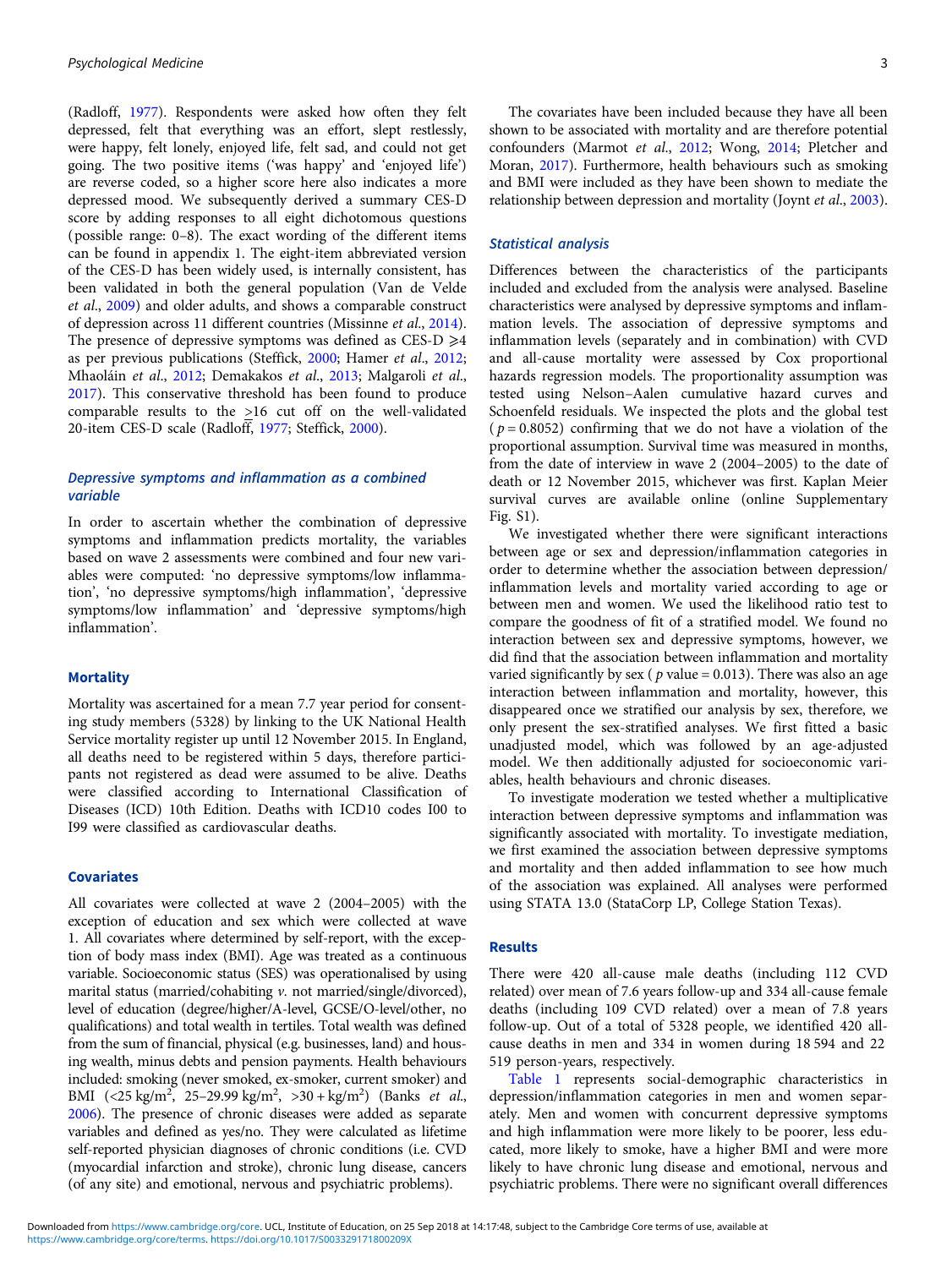<span id="page-3-0"></span>

|                                     |                                          |                                                  | Men                                   |                                     | Women     |                                          |                                           |                                       |                                     |           |  |
|-------------------------------------|------------------------------------------|--------------------------------------------------|---------------------------------------|-------------------------------------|-----------|------------------------------------------|-------------------------------------------|---------------------------------------|-------------------------------------|-----------|--|
|                                     | Depressive symptoms/inflammation level   |                                                  |                                       |                                     |           |                                          |                                           |                                       |                                     |           |  |
|                                     | No depressive<br>symptoms/<br>normal CRP | <b>No</b><br>depressive<br>symptoms/<br>high CRP | Depressive<br>symptoms/<br>normal CRP | Depressive<br>symptoms/<br>high CRP | $p$ value | No depressive<br>symptoms/<br>normal CRP | No<br>depressive<br>symptoms/<br>high CRP | Depressive<br>symptoms/<br>normal CRP | Depressive<br>symptoms/<br>high CRP | $p$ value |  |
| Number                              | 1551                                     | 668                                              | 132                                   | 98                                  |           | 1542                                     | 864                                       | 275                                   | 198                                 |           |  |
| Mean age (SD) (years)               | 64.9(8.8)                                | 67(9.1)                                          | 64.5(9.1)                             | 66.9 (9.9)                          | < 0.001   | 65(9.0)                                  | 66.5(9.2)                                 | 67.3 (10.3)                           | 67.4(9.7)                           | < 0.001   |  |
| Marital status (%)                  |                                          |                                                  |                                       |                                     |           |                                          |                                           |                                       |                                     |           |  |
| Married                             | 1252 (80.7)                              | 501 (75)                                         | 79 (59.9)                             | 60(61)                              | < 0.001   | 1023 (66.3)                              | 530 (61.3)                                | 128 (46.6)                            | 83 (41.9)                           | < 0.001   |  |
| Not married                         | 299 (19.3)                               | 167 (25)                                         | 53 (40)                               | 38 (39)                             |           | 519 (33.7)                               | 334 (38.7)                                | 147 (53.5)                            | 115(58.1)                           |           |  |
| Education (%)                       |                                          |                                                  |                                       |                                     |           |                                          |                                           |                                       |                                     |           |  |
| Degree/Higher/A-level               | 700 (45.1)                               | 228 (34.1)                                       | 43 (32.6)                             | 27(27.6)                            | < 0.001   | 458 (29.7)                               | 191(22.1)                                 | 51(18.6)                              | 39(19.7)                            | < 0.001   |  |
| GCSE/O-level/Other<br>qualification | 444 (28.6)                               | 203 (30.4)                                       | 37 (28)                               | 27(27.6)                            |           | 555 (36)                                 | 281 (32.5)                                | 98 (35.6)                             | 53 (26.8)                           |           |  |
| No qualification                    | 407 (26.2)                               | 237 (35.5)                                       | 52 (39.4)                             | 44 (44.9)                           |           | 529 (34.3)                               | 392 (45.4)                                | 126 (45.8)                            | 106 (53.54)                         |           |  |
| Total wealth (%)                    |                                          |                                                  |                                       |                                     |           |                                          |                                           |                                       |                                     |           |  |
| Richest                             | 688 (44.4)                               | 203 (30.4)                                       | 40 (30.3)                             | 17 (17.4)                           | < 0.001   | 681 (44.2)                               | 228 (26.4)                                | 73 (26.6)                             | 28(14.1)                            | < 0.001   |  |
| Intermediate                        | 531 (34.2)                               | 252 (37.7)                                       | 35(26.5)                              | 35 (35.7)                           |           | 486 (31.5)                               | 323 (37.4)                                | 89 (32.4)                             | 82 (41.4)                           |           |  |
| Poorest                             | 332 (21.4)                               | 213 (31.9)                                       | 57 (43.2)                             | 46 (46.9)                           |           | 375 (24.3)                               | 313 (36.2)                                | 113(41.1)                             | 88 (44.4)                           |           |  |
| Smoking status (%)                  |                                          |                                                  |                                       |                                     |           |                                          |                                           |                                       |                                     |           |  |
| Never a smoker                      | 496 (32)                                 | 149 (22.3)                                       | 34 (25.8)                             | 15(15.3)                            | < 0.001   | 743 (48.2)                               | 379 (43.9)                                | 107 (38.9)                            | 65 (32.8)                           | < 0.001   |  |
| Ex-smoker                           | 894 (57.6)                               | 383 (57.3)                                       | 73 (55.3)                             | 57 (58.2)                           |           | 634 (41.1)                               | 355(41.1)                                 | 126 (45.8)                            | 79 (39.9)                           |           |  |
| Current smoker                      | 161 (10.4)                               | 136 (20.4)                                       | 25(18.9)                              | 26 (26.5)                           |           | 165(10.7)                                | 130(15.1)                                 | 42 (15.3)                             | 54 (27.3)                           |           |  |
| Body Mass Index                     |                                          |                                                  |                                       |                                     |           |                                          |                                           |                                       |                                     |           |  |
| <25 kg/m <sup>2</sup> (%)           | 403 (26.8)                               | 123 (19.3)                                       | 35 (27.8)                             | 20(23.5)                            | < 0.001   | 606 (40.5)                               | 121 (14.9)                                | 98 (37)                               | 32 (17.5)                           | < 0.001   |  |
| 25-29.99 kg/m <sup>2</sup> (%)      | 777 (51.7)                               | 306 (48.1)                                       | 59 (46.8)                             | 32 (37.7)                           |           | 628 (42)                                 | 285 (35)                                  | 113 (42.6)                            | 65(35.5)                            |           |  |
| $>30 + kg/m2$ (%)                   | 323 (21.5)                               | 207 (32.6)                                       | 32 (25.4)                             | 33 (38.8)                           |           | 262 (17.5)                               | 408 (50.1)                                | 54 (20.4)                             | 86 (47)                             |           |  |
| Chronic disease                     |                                          |                                                  |                                       |                                     |           |                                          |                                           |                                       |                                     |           |  |
| $CVD$ (% yes)                       | 115(7.41)                                | 61(9.13)                                         | 14 (10.61)                            | 14 (14.29)                          | 0.052     | 48(3.11)                                 | 31(3.59)                                  | 14 (5.09)                             | 14 (7.07)                           | 0.026     |  |
| Cancer (% yes)                      | 85 (5.48)                                | 46 (6.89)                                        | 7(5.30)                               | 11 (11.22)                          | 0.093     | 139 (9.01)                               | 58 (6.73)                                 | 26 (9.49)                             | 14 (7.07)                           | 0.191     |  |
| Lung disease <sup>a</sup> (% yes)   | 78 (5.03)                                | 70 (10.48)                                       | 10(7.58)                              | 18 (18.37)                          | < 0.001   | 55 (3.57)                                | 69 (8.00)                                 | 31(11.31)                             | 33 (16.67)                          | < 0.001   |  |
| Psychiatric <sup>b</sup> (% yes)    | 81 (5.22)                                | 32 (4.79)                                        | 25 (18.94)                            | 22 (22.45)                          | < 0.001   | 159 (10.31)                              | 81 (9.40)                                 | 58 (21.17)                            | 51 (25.76)                          | < 0.001   |  |

SD = standard deviation. Statistical tests examined the associations of demographic variables with depressive symptoms/inflammation levels. ANOVA tests were used for continuous variables and Chi-square tests were used for <sup>a</sup>Chronic lung disease.

**bEmotional, nervous or psychiatric diseases.**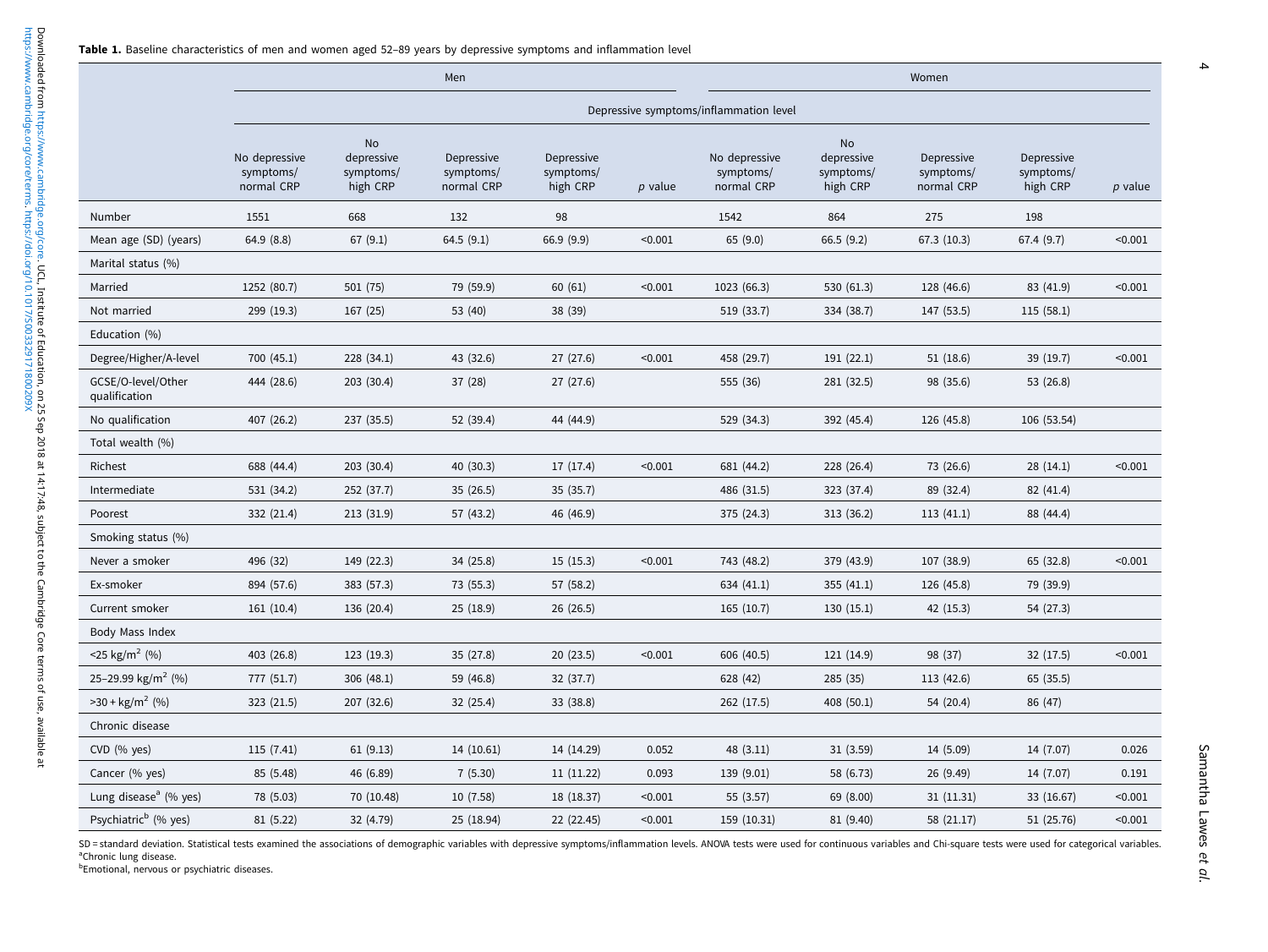in the frequency of CVD or cancer between depression/inflammation levels in either men or women. [\(Table 1\)](#page-3-0).

# Depressive symptoms and inflammation as a combined predictor of CVD mortality

In men, depressive symptoms alone were not associated with any significant increase in the risk of death, whilst high inflammation was associated with a 238% (HR: 3.38; 95% CI 2.23–5.10) increased risk. Men with both depressive symptoms and high inflammation had a 584% (HR: 6.84; 95% CI 3.71–12.6) increased CVD mortality risk. This association remained significant after adjustment for age, SES and health behaviours, with men who had both depressive symptoms and high inflammation demonstrating a 289% (HR: 3.89; 95% CI 2.04–7.44) increased risk of death ( p value <0.001) ([Table 2](#page-5-0) and [Fig. 1](#page-6-0)). In women, the associations were more modest and failed to reach significance ([Table 2](#page-5-0)).

### Depressive symptoms and inflammation as a combined predictor of all-cause mortality

In men, the direction of results was similar for all-cause mortality. Depressive symptoms alone were not associated with a significant increase in the risk of death, whilst high inflammation was associated with a 91% (HR: 1.91; 95% CI 1.55–2.36) increased risk, compared with men with neither. Men with both depressive symptoms and high inflammation had a 241% (HR: 3.41; 95% CI 2.39–4.86) increased mortality risk. This association was attenuated after adjustment for age, SES and smoking. However, the association remained significant, with men who had both depressive symptoms and high inflammation demonstrating a 140% (HR: 2.40; 95% CI 1.65–3.48) increased risk of death [\(Fig. 1](#page-6-0)).

The results for women were different. In the unadjusted model, both depressive symptoms and high inflammation separately increased the risk of death by 85% (HR: 1.85; 95% CI 1.32– 2.59) and 48% (HR: 1.48; 95% CI 1.16–1.90), respectively. The combination of both depressive symptoms and high inflammation increased the risk to 89% (HR: 1.89; 95% CI 1.29–2.76), only marginally more than depressive symptoms alone. The increased risk of depressive symptoms and high inflammation to all-cause mortality in women was explained by age as after adjustments the risk was no longer significant [\(Table 2\)](#page-5-0).

#### Effects of moderation and mediation

Moderation analysis showed that an interaction term of depressive symptoms by inflammation was not significantly associated with mortality in all categories: all-cause mortality in men ( $p = 0.426$ ); all-cause mortality in women ( $p = 0.155$ ); CVD mortality in men ( $p = 0.868$ ) and CVD mortality in women ( $p = 0.481$ ). This suggests that the mortality risk conferred by increased levels of inflammation is not further augmented by depressive symptoms.

Mediation analysis showed that the strength of the association between depressive symptoms and mortality was not reduced by including inflammation, suggesting a direct effect of depressive symptoms on mortality risk (online Supplementary Table S1).

#### **Discussion**

In this study, we examined the combined effect of depressive symptoms and inflammation on CVD and all-cause mortality in a large cohort of older adults. Our findings suggest that older men, with both depressive symptoms and high levels of inflammation, have an increased risk of CVD and all-cause mortality compared with men with depressive symptoms or inflammation alone. In addition, our study demonstrates the independent effects of depressive symptoms and inflammation on mortality, finding no evidence of either moderation or mediation. To our knowledge, our study is the first to investigate the combined effect of depressive symptoms and inflammation of mortality in both men and women.

### Depression, inflammation and mortality

We demonstrated an increased risk of all-cause mortality in the comparison between men with high and low baseline levels of inflammation. The addition of depression to the model increased the risk substantially suggestive of a particularly high-risk phenotype in men. This supports findings in healthy, older men showing that high inflammation predicted cardiovascular events only in people with depressed mood (Ladwig et al., [2005\)](#page-8-0). These findings suggest that depression and inflammation might cause CVD through separate physiological pathways, such as elevated interleukin-6 upstream of CRP (Ridker, [2016](#page-9-0)), triglycerides (Parekh et al., [2017\)](#page-9-0), cortisol as a result of stress-induced hyperactivity of the hypothalamic-pituitary-adrenal axis (Jokinen and Nordstrom, [2009](#page-8-0)), endothelial dysfunction (Chen et al., [2011](#page-7-0)) and platelet activation (Williams et al., [2014\)](#page-10-0).

Our study found no significant interaction between depressive symptoms and inflammation on mortality and no effect of mediation, a finding which is supported by other studies but not by all. To our knowledge, there is only one other study which looked at the potential synergistic effect of depressive symptoms and inflammation in the prediction of cardiovascular events. Ladwig showed a significant interaction between depressive symptoms and inflammation in the prediction of cardiovascular events, suggesting a shared underlying mechanism (Ladwig et al., [2005](#page-8-0)). These authors, however, have only investigated men.

Most previous studies investigating the effects of inflammation mediating the association between depression and all-cause or CVD mortality showed either no or small effects. Similar to our study, Empana et al., ([2005\)](#page-8-0) showed that men with depressive symptoms had a 53% increase in the odds of CHD and the association remained unchanged when inflammatory markers were added to the model. Davidson et al., [2009](#page-7-0) found that depressive symptoms increased the risk of incident CHD; this risk was not explained by increased inflammation in either men or women. Nabi et al., [2008](#page-9-0) also found an association between psychological distress and incident CHD which remained after adjustment for inflammatory markers. Contrary to our study and the studies cited above, there has also been reports of mediation. Hughes et al., ([2016](#page-8-0)) reported an association between depressive symptoms and all-cause mortality which was partly explained by inflammation (CRP 7.3%). Inflammation partly mediated the predictive value of depressive symptoms by 6.5% in cardiovascular mortality risk (Kop et al., [2010](#page-8-0)), and by 8.1% in cardiovascular hospitalization (Hiles et al., [2015\)](#page-8-0). This supports the knowledge that other pathways are also involved in the depression and mortality link.

# Effect of gender on the link between depressive symptoms, inflammation and mortality

Clear sex-specific differences were observed in the interrelationships of depressive symptoms, inflammation and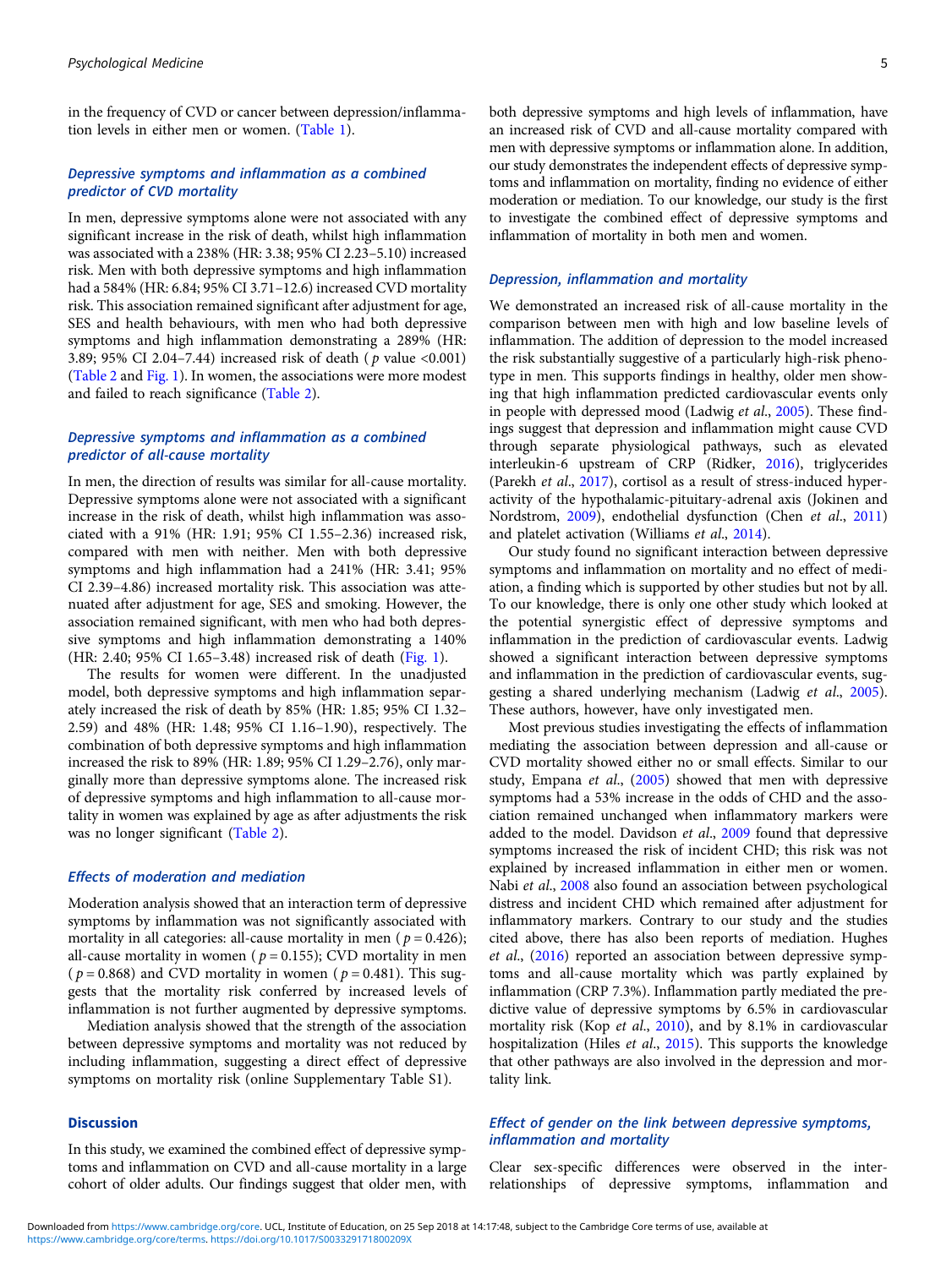<span id="page-5-0"></span>

|                                     |               |                                        | Men                 |                         | Women         |                        |                      |                        |  |  |  |
|-------------------------------------|---------------|----------------------------------------|---------------------|-------------------------|---------------|------------------------|----------------------|------------------------|--|--|--|
|                                     |               | Depressive symptoms/inflammation level |                     |                         |               |                        |                      |                        |  |  |  |
|                                     | No depressive | No depressive                          | Depressive          | Depressive              | No depressive | No depressive          | Depressive           | Depressive             |  |  |  |
|                                     | symptoms/     | symptoms/high                          | symptoms/normal     | symptoms/high           | symptoms/     | symptoms/high          | symptoms/normal      | symptoms/high          |  |  |  |
|                                     | normal CRP    | CRP                                    | <b>CRP</b>          | CRP                     | normal CRP    | <b>CRP</b>             | CRP                  | <b>CRP</b>             |  |  |  |
| Model                               |               |                                        |                     |                         |               |                        |                      |                        |  |  |  |
| All-cause<br>mortality              |               |                                        |                     |                         |               |                        |                      |                        |  |  |  |
| Model 1 HR (95%                     | 1.00          | $1.91(1.55 - 2.36)$                    | $1.42(0.93 - 2.17)$ | $3.41(2.39-4.86)$       | 1.00          | $1.48(1.16-1.90)$      | $1.85(1.32 - 2.59)$  | $1.89(1.29-2.76)$      |  |  |  |
| CI, p values) <sup>a</sup>          | (reference)   | < 0.001                                | 0.104               | < 0.001                 | (reference)   | 0.002                  | < 0.001              | 0.001                  |  |  |  |
| Model 2 HR (95%                     | 1.00          | $1.63$ $(1.32 - 2.00)$                 | $1.47(0.97-2.25)$   | $3.03(2.12-4.32)$       | 1.00          | $1.23(0.96 - 1.57)$    | $1.34(0.95 - 1.87)$  | $1.44(0.98 - 2.10)$    |  |  |  |
| CI, $p$ values) <sup>b</sup>        | (reference)   | < 0.001                                | 0.072               | < 0.001                 | (reference)   | 0.104                  | 0.093                | 0.060                  |  |  |  |
| Model 3 HR (95%                     | 1.00          | $1.54(1.25-1.90)$                      | $1.29(0.84 - 1.98)$ | $2.59(1.80-3.74)$       | 1.00          | $1.18(0.92 - 1.51)$    | $1.27(0.90-1.78)$    | $1.30(0.89-1.92)$      |  |  |  |
| CI, p values) <sup>c</sup>          | (reference)   | < 0.001                                | 0.242               | < 0.001                 | (reference)   | 0.199                  | 0.168                | 0.176                  |  |  |  |
| Model 4 HR (95%                     | 1.00          | $1.49(1.20-1.84)$                      | $1.27(0.83 - 1.96)$ | $2.40(1.65-3.48)$       | 1.00          | $1.09(0.84 - 1.41)$    | $1.18(0.84 - 1.66)$  | $1.15(0.77 - 1.70)$    |  |  |  |
| CI, $p$ values) <sup>d</sup>        | (reference)   | < 0.001                                | 0.273               | < 0.001                 | (reference)   | 0.536                  | 0.336                | 0.501                  |  |  |  |
| Model 5 HR (95%                     | 1.00          | $1.46(1.18-1.81)$                      | $1.24(0.80-1.90)$   | $2.09(1.43 - 3.07)$     | 1.00          | $1.11(0.85 - 1.44)$    | $1.12(0.79-1.58)$    | $1.10(0.74 - 1.65)$    |  |  |  |
| CI, p values) <sup>e</sup>          | (reference)   | < 0.001                                | 0.337               | < 0.001                 | (reference)   | 0.436                  | 0.336                | 0.629                  |  |  |  |
| Cardiovascular<br>disease mortality |               |                                        |                     |                         |               |                        |                      |                        |  |  |  |
| Model 1 HR (95%                     | 1.00          | $3.38(2.23 - 5.10)$                    | $1.86(0.79-4.38)$   | $6.84(3.71-12.6)$       | 1.00          | $1.45(0.96-2.2)$       | $1.27(0.66 - 2.44)$  | $1.29(0.61 - 2.71)$    |  |  |  |
| CI, p values) <sup>a</sup>          | (reference)   | < 0.001                                | 0.159               | < 0.001                 | (reference)   | 0.079                  | 0.417                | 0.508                  |  |  |  |
| Model 2 HR (95%                     | 1.00          | $2.81(1.86-4.26)$                      | $1.91(0.81 - 4.51)$ | $5.78$ $(3.13 - 10.68)$ | 1.00          | $1.14(0.75-1.73)$      | $0.81(0.42 - 1.56)$  | $0.93(0.44 - 1.97)$    |  |  |  |
| CI, $p$ values) $b$                 | (reference)   | < 0.001                                | 0.140               | < 0.001                 | (reference)   | 0.540                  | 0.531                | 0.857                  |  |  |  |
| Model 3 HR (95%                     | 1.00          | $2.56$ $(1.68 - 3.89)$                 | $1.51(0.63 - 3.62)$ | 4.50 (2.39-8.47)        | 1.00          | $1.09(0.71 - 1.67)$    | $0.76$ $(0.39-1.46)$ | $0.84$ (0.40-1.80)     |  |  |  |
| CI, p values) $c$                   | (reference)   | < 0.001                                | 0.354               | < 0.001                 | (reference)   | 0.685                  | 0.407                | 0.658                  |  |  |  |
| Model 4 HR (95%                     | 1.00          | $2.43(1.59-3.71)$                      | $1.50(0.63 - 3.60)$ | $3.89(2.04 - 7.44)$     | 1.00          | $0.92$ $(0.59-1.44)$   | $0.69$ $(0.35-1.33)$ | $0.69$ $(0.32 - 1.50)$ |  |  |  |
| CI, p values) <sup>d</sup>          | (reference)   | < 0.001                                | 0.361               | < 0.001                 | (reference)   | 0.715                  | 0.267                | 0.353                  |  |  |  |
| Model 5 HR (95%                     | 1.00          | $2.42$ $(1.58 - 3.69)$                 | $1.44(0.60-3.46)$   | $3.25(1.66-6.40)$       | 1.00          | $0.96$ $(0.62 - 1.50)$ | $0.69$ $(0.35-1.35)$ | $0.68$ $(0.32 - 1.49)$ |  |  |  |
| CI, $p$ values) <sup>e</sup>        | (reference)   | < 0.001                                | 0.413               | 0.001                   | (reference)   | 0.866                  | 0.275                | 0.338                  |  |  |  |

HR = hazard ratio; CI = confidence interval; CRP = C-reactive protein. Cox regression survival analysis models, stratified by sex, are adjusted as follows:

<sup>a</sup>Inflammation and depressive symptoms as main effects.

<sup>b</sup>As model 1, plus adjustment for age.

<sup>c</sup>As model 2, plus adjustment for socioeconomic variables (marital status, level of education, total wealth).

 $d$ As model 3, plus adjustment for health behaviours (smoking, body mass index).

<sup>e</sup>A model 4, plus individually adjustment for chronic diseases (cardiovascular disease, cancers, chronic lung disease and emotional, nervous and psychiatric problems).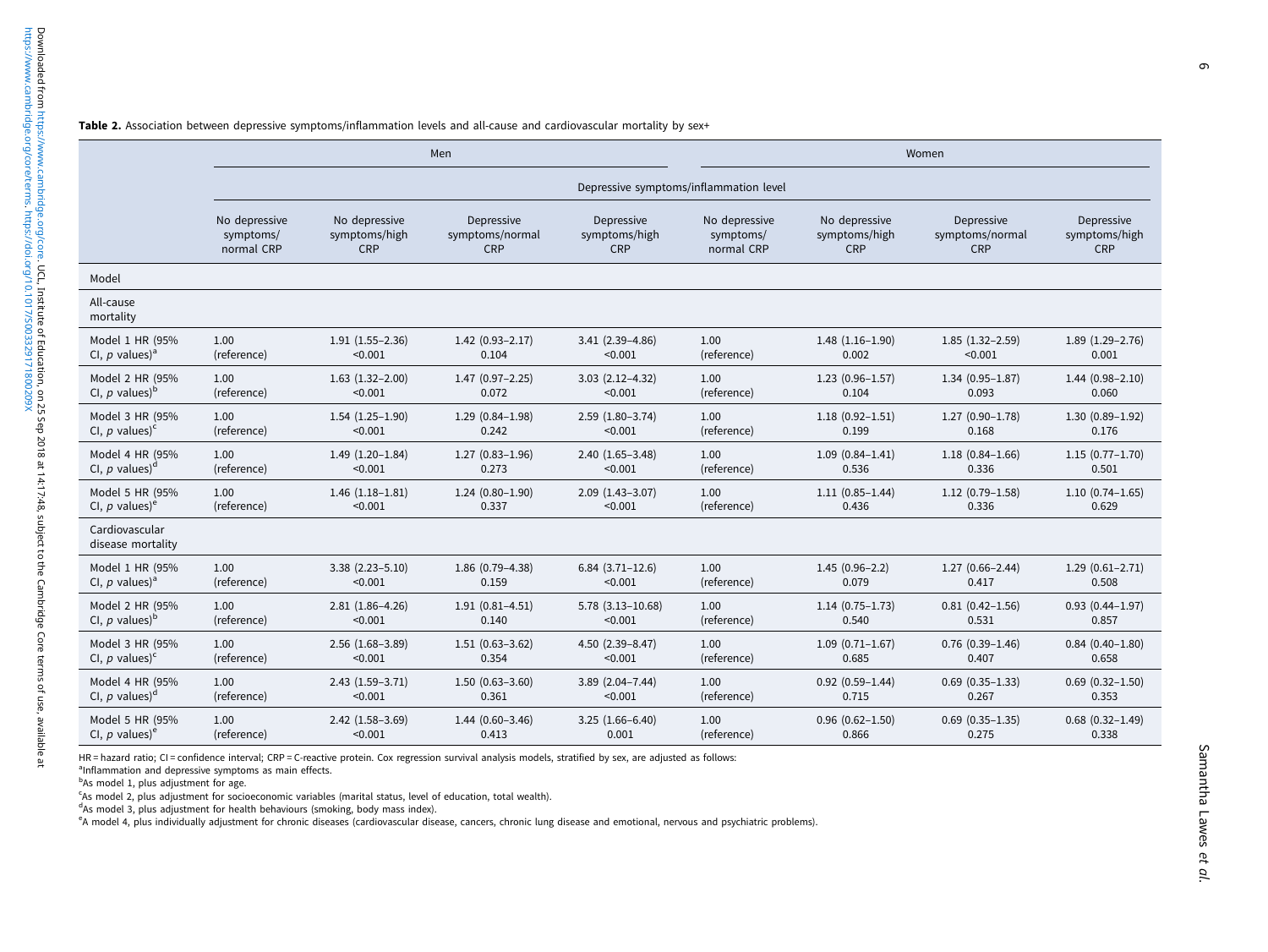<span id="page-6-0"></span>

Fig. 1. Adjusted hazard ratios for CVD and all-cause mortality according to levels of depressive symptoms and inflammation in men. \* Statistically significant at P<0.001.CVD = Cardiovascular disease; CRP = C-reactive protein. Hazard ratios are adjusted for age, socioeconomic variables (marital status, level of education, total wealth), health behaviours (smoking, body mass index) and chronic diseases (cardiovascular disease, cancers, chronic lung disease and emotional, nervous and psychiatric problems). n = 5,328.

mortality in this study. The combination of depressive symptoms and inflammation only conferred an increased mortality risk in men. A previous population cohort study investigating inflammation and mortality also showed sex differences. [Ahmadi-Abhari](#page-7-0) [et al](#page-7-0)., reported that high levels of CRP increased mortality risk in men at lower clinical threshold categories than in women, most notably for CVD mortality (2013). A similar trend has also been observed in the development of CHD. In a study of older men and women, [Cushman](#page-7-0) et al. showed that the presence of high inflammation was predictive of CHD in men with intermediate Framingham Risk Scores, whereas it only became predictive of CHD in women with a high Framingham risk (2005). Furthermore, a large meta-analysis showed that inflammation only discriminated 10-year risk of cardiovascular events in men, but not in women (Kaptoge et al., [2012\)](#page-8-0). Some reports on the association between depression and inflammation also support our findings, although not all. Two large population cohort studies have shown that major depression/depressive symptoms and inflammation are more strongly associated in men than in women (Ford and Erlinger, [2004;](#page-8-0) Elovainio et al., [2009\)](#page-8-0). However in contrast, in a study of 508 healthy adults, depressive symptoms were only associated with inflammation in women, not in men (Ma et al., [2010](#page-9-0)). Furthermore, a study of women with suspected coronary ischemia demonstrated a robust association between depressive symptoms and inflammation which was not explained by CVD risk factors (Vaccarino et al., [2007](#page-9-0)).

Further speculation on gender differences is inspired by a recent review by Raison and Miller [\(2017](#page-9-0)). The authors propose that in evolutionary terms, depression may have provided an adaptive advantage to women. Inflammation was detrimental to fertility in ancestral environments (Van Bodegom et al., [2007](#page-9-0); Schaller and Park, [2011;](#page-9-0) Kobayashi et al., [2013\)](#page-8-0). Depressive symptoms promoted sickness behaviours (e.g. lethargy, psychomotor slowing and social withdrawal) which provided increased protection against pathogens (e.g. by conserving energy for an immune response), thereby reducing the need for a high inflammatory response. This is supported by findings which show that women demonstrate increased levels of depression in response to inflammatory challenge compared with men (Moieni et al., [2015;](#page-9-0) Udina et al., [2012\)](#page-9-0). If women are more likely to develop depression in response to immune activation then it is possible that the presence of depressive symptoms is likely to reflect less severe underlying biological pathology compared with men and consequently lower mortality risk. Whilst this explanation is intuitively appealing, further research is required to confirm gender specific immune mechanisms in depression.

Another possible explanation for our observed sex differences is the influence of sex hormones, particularly the protective effect of oestrogen on the heart. In people under 75, the incident of cardiovascular-related death is lower in women than in men (British Heart Foundation, [2014\)](#page-7-0), with the development of atherosclerosis occurring post menopause in 95% of women (Fairweather, [2014](#page-8-0)). Even at 65–74 years of age, almost two decades after the average occurrence of menopause, women have a substantially lower incidence of CVD compared with men. This suggests that former exposure to endogenous estrogen may be atheroprotective long after menopause. Women have also been shown to have longer telomeres than men (Gardner et al., [2014](#page-8-0)). Shorter telomeres have been associated with early death in the general population (Weischer et al., [2012](#page-10-0)) although findings are inconsistent (Bojesen, [2013](#page-7-0)). Telomere length has been more robustly associated with CHD, independently of traditional vascular risk factors (Haycock et al., [2014](#page-8-0)). It is not yet understood exactly why women differ from men in the development of CHD, however to date women have been underrepresented in cardiovascular trials, resulting in a bias towards factors which are relevant to disease aetiology in men (Fairweather, [2014\)](#page-8-0).

Current National Institute for Health and Clinical Excellence (NICE) guidelines recommend the use of the QRISK2 risk assessment tool to assess risk for the primary prevention of CVD in both men and women up to 84 years (National Institute for Health and Care Excellence, [2014](#page-9-0)). There has been some debate as to whether or not the addition of circulating inflammatory markers, such as CRP, should now be included in screening measures for cardiovascu-lar risk (Pearson et al., [2003;](#page-9-0) Peters et al., [2013](#page-9-0)). The main uncertainty seems to be whether the modest increases in risk associated with higher inflammation can produce significant health benefits. This is understandable when considering that population studies have shown that CRP is a relatively moderate predictor of CVD risk, yielding an odds ratio of 1.5 when comparing the top baseline tertile with the bottom (Danesh et al., [2004](#page-7-0)). In addition, when compared with traditional risk factors, such as smoking and total cholesterol, CRP only slightly improved their predictive value. Our study demonstrates that men with comorbid depressive symptoms and high inflammation constitute a clinically meaningful risk category. In light of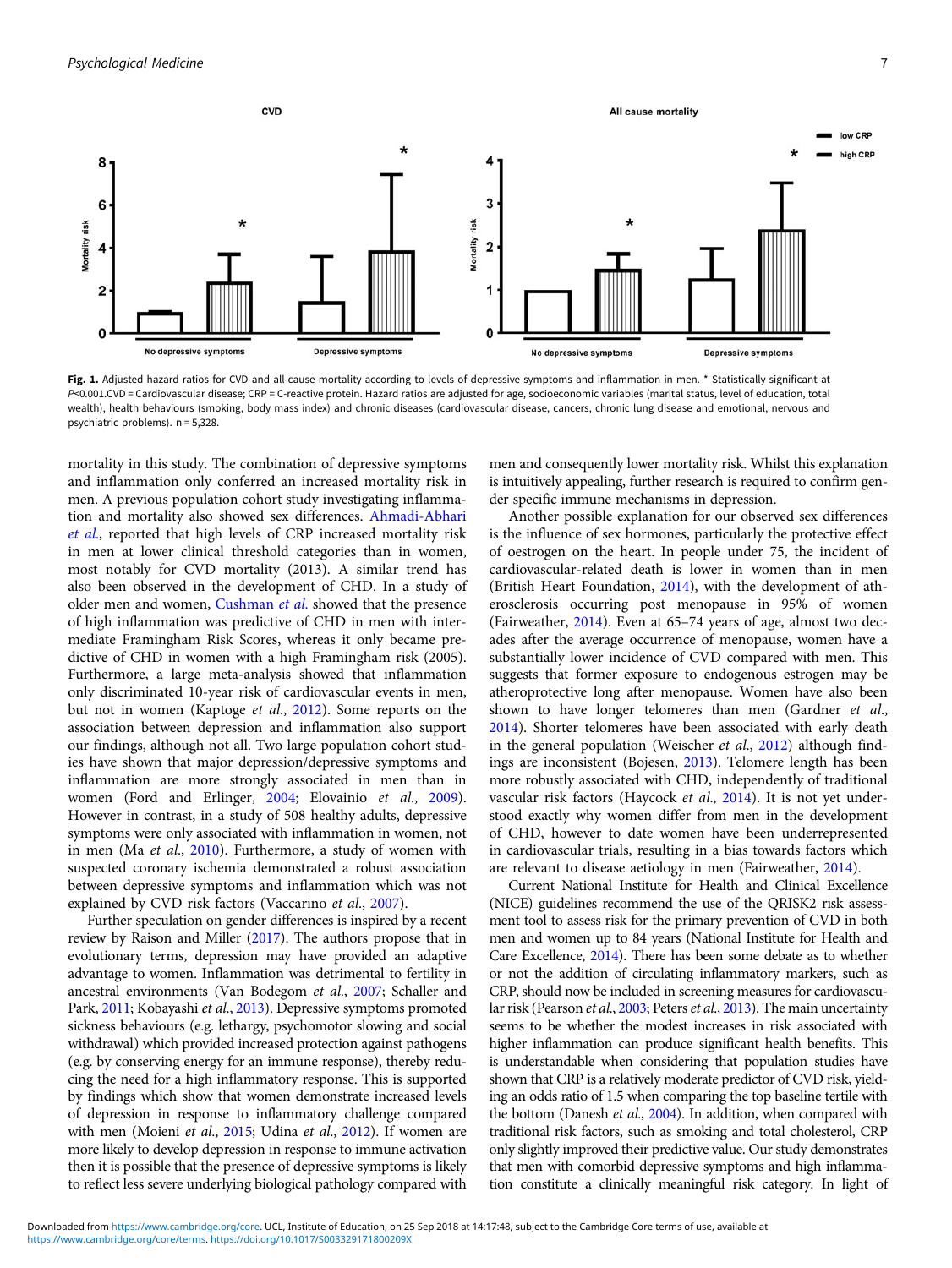<span id="page-7-0"></span>these findings, it might be worth considering inflammation as a cardiovascular risk factor in depressed men. This could help identify patients who may benefit from targeted prophylactic intervention, improving screening efficacy and cardiovascular outcomes.

#### Study strengths and limitations

The strengths of our study include the prospective design, the presence of both women and men and the nationally representative nature of the ELSA cohort. Despite this, our study also has limitations. The first limitation of this study is that we measured depressive symptoms and inflammation at only one-time point at wave 2 (2004–2005) and did not investigate any change in levels at a later point. This design was chosen in order to maximise the number of participants with inflammation and depressive symptoms at baseline and to allow a longer follow-up period to capture mortality.

Nevertheless, we did not find an association of depressive symptoms and mortality in the absence of inflammation. In a recent study using the same cohort, which considered depressive symptoms across several years, a dose-response association was observed between persistence of depressive symptoms across time and mortality risk (White et al., [2016\)](#page-10-0). Similar to these findings, data from the Longitudinal Aging Study Amsterdam also found that transient depressive episodes did not predict mortality although chronic depression did (Geerlings et al., [2002\)](#page-8-0). Secondly, we also did not control for medication use in our analysis, as this data was not available. Statins, for example, present antiinflammatory effects (Antonopoulos et al., 2012) and therefore medication use may have interfered with current findings. Thirdly, our study had a smaller proportion of female deaths compared to male deaths and therefore it is unclear whether our lack of association in women reflects an absence of an effect or is a result of insufficient power. The only closest previous study to date investigated combined depressive symptoms and inflammation in the development of CVD and was restricted to men. Finally, in our study depressive symptoms were measured by an 8 item self-reported questionnaire, rather than a diagnostic interview. Short scales such as this have previously been criticised for a lack of specificity. To address this, we defined depressive symptoms using a conservative cut-off of 4, which increases the measure's ability to discriminate between true and false positives.

In conclusion, we demonstrated that men with concurrent depressive symptoms and increased inflammation constitute a high-mortality risk phenotype. This risk is particularly high for cardiovascular-related death. These findings have clinical implications for the treatment and prevention of depression and inflammation in men. Subgroups of depressed individuals with comorbid inflammation may benefit from additional antiinflammatory pharmacotherapy. Further research is needed to investigate whether combined interventions improve outcomes.

Supplementary material. The supplementary material for this article can be found at <https://doi.org/10.1017/S003329171800209X>

Acknowledgements. Livia A. Carvalho is funded by the MRC Immunopsychiatry Consortium (RG71546).

Conflict of interest. None.

### References

Ahmadi-Abhari S, Luben RN, Wareham NJ and Khaw KT (2013) Seventeen year risk of all-cause and cause-specific mortality associated with C-reactive protein, fibrinogen and leukocyte count in men and women: the EPIC-Norfolk study. European Journal of Epidemiology 28, 541–550.

- Anstey KJ and Luszcz MA (2002) Mortality risk varies according to gender and change in depressive status in very old adults. Psychosomatic Medicine 64, 880–888.
- Antonopoulos AS, Margaritis M, Lee R, Channon K and Antoniades C (2012) Statins as anti-inflammatory agents in atherogenesis: molecular mechanisms and lessons from the recent clinical trials. Current Pharmaceutical Design 18, 1519–1530.
- Au B, Smith KJ, Gariepy G and Schmitz N (2015) The longitudinal associations between C-reactive protein and depressive symptoms: evidence from the English Longitudinal Study of Ageing (ELSA). International Journal of Geriatric Psychiatry 30, 976–984.
- Banks J, Breeze E, Lessof C and Nazroo J (2006) Retirement, health and relationships of the older population in England: The 2004 English Longitudinal Study of Ageing (Wave 2).
- Barth J, Schumacher M and Herrmann-Lingen C (2004) Depression as a risk factor for mortality in patients with coronary heart disease: a meta-analysis. Psychosomatic Medicine 66, 802–813.
- Bell JA, Kivimaki M, Bullmore ET, Steptoe A and Carvalho LA (2017) Repeated exposure to systemic inflammation and risk of new depressive symptoms among older adults. Translational Psychiatry 7, e1208.
- Biasucci LM, La Rosa G, Pedicino D, D'Aiello A, Galli M and Liuzzo G (2017) Where does inflammation fit? Current Cardiology Reports 19, 84.
- Bojesen SE (2013) Telomeres and human health. Journal of Internal Medicine 274, 399–413.
- British Heart Foundation (2014) Cardiovascular Disease Statistics [Online]. Available: [https://www.bhf.org.uk/research/heart-statistics/heart-statistics](https://www.bhf.org.uk/research/heart-statistics/heart-statistics-publications/cardiovascular-disease-statistics-2015)[publications/cardiovascular-disease-statistics-2015](https://www.bhf.org.uk/research/heart-statistics/heart-statistics-publications/cardiovascular-disease-statistics-2015) [Accessed 8th Feb 2017].
- Callahan CM, Wolinsky FD, Stump TE, Nienaber NA, Hui SL and Tierney WM (1998) Mortality, symptoms, and functional impairment in late-life depression. Journal of General Internal Medicine 13, 746–752.
- Chen H, Yiu KH and Tse HF (2011) Relationships between vascular dysfunction, circulating endothelial progenitor cells, and psychological status in healthy subjects. Depression and Anxiety 28, 719–727.
- Copeland WE, Shanahan L, Worthman C, Angold A and Costello EJ (2012) Cumulative depression episodes predict later C-reactive protein levels: a prospective analysis. Biological Psychiatry 71, 15–21.
- Correll CU, Solmi M, Veronese N, Bortolato B, Rosson S, Santonastaso P, Thapa-Chhetri N, Fornaro M, Gallicchio D, Collantoni E, Pigato G, Favaro A, Monaco F, Kohler C, Vancampfort D, Ward PB, Gaughran F, Carvalho AF and Stubbs B (2017) Prevalence, incidence and mortality from cardiovascular disease in patients with pooled and specific severe mental illness: a large-scale meta-analysis of 3 211 768 patients and 113 383 368 controls. World Psychiatry 16, 163–180.
- Cuijpers P (2001) Mortality and depressive symptoms in inhabitants of residential homes. International Journal of Geriatric Psychiatry 16, 131–138.
- Cuijpers P and Smit F (2002) Excess mortality in depression: a meta-analysis of community studies. Journal of Affective Disorders 72, 227–236.
- Cushman M, Arnold AM, Psaty BM, Manolio TA, Kuller LH, Burke GL, Polak JF and Tracy RP (2005) C-reactive protein and the 10-year incidence of coronary heart disease in older men and women: the cardiovascular health study. Circulation 112, 25–31.
- Danesh J, Wheeler JG, Hirschfield GM, Eda S, Eiriksdottir G, Rumley A, Lowe GD, Pepys MB and Gudnason V (2004) C-reactive protein and other circulating markers of inflammation in the prediction of coronary heart disease. The New England Journal of Medicine 350, 1387–1397.
- Davidson KW, Schwartz JE, Kirkland SA, Mostofsky E, Fink D, Guernsey D and Shimbo D (2009) Relation of inflammation to depression and incident coronary heart disease (from the Canadian Nova Scotia Health Survey [NSHS95] Prospective Population Study). The American Journal of Cardiology 103, 755–761.
- Demakakos P, Cooper R, Hamer M, de Oliveira C, Hardy R and Breeze E (2013) The bidirectional association between depressive symptoms and gait speed: evidence from the English Longitudinal Study of Ageing (ELSA). PLoS ONE 8, e68632.
- Diniz BS, Reynolds IIIrd CF, Butters MA, Dew MA, Firmo JO, Lima-Costa MF and Castro-Costa E (2014) The effect of gender, age,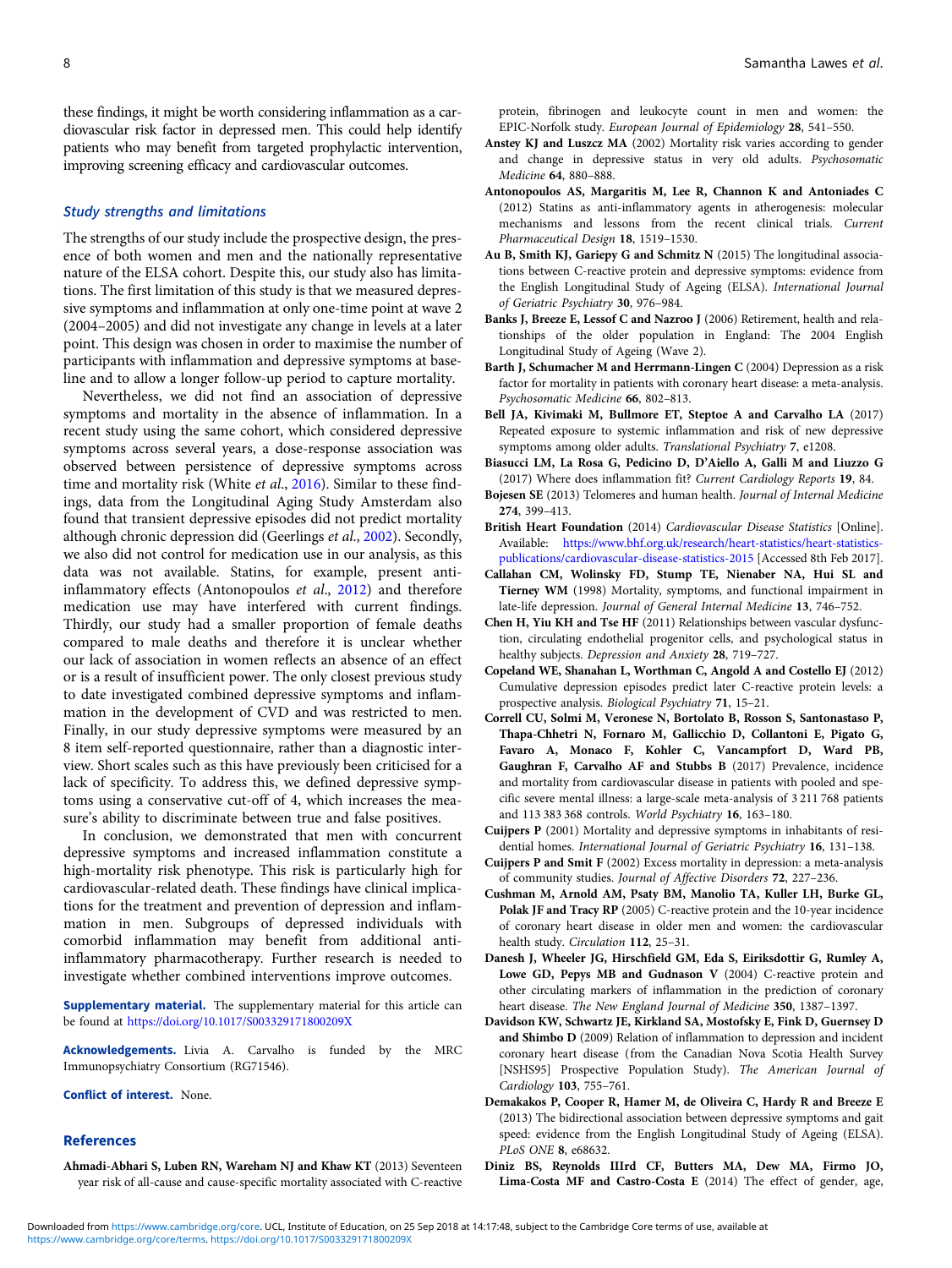<span id="page-8-0"></span>and symptom severity in late-life depression on the risk of all-cause mortality: the Bambui Cohort Study of Aging. Depression and Anxiety 31, 787– 795.

- Dowlati Y, Herrmann N, Swardfager W, Liu H, Sham L, Reim EK and Lanctot KL (2010) A meta-analysis of cytokines in major depression. Biological Psychiatry 67, 446–457.
- Elovainio M, Aalto AM, Kivimaki M, Pirkola S, Sundvall J, Lonnqvist J and Reunanen A (2009) Depression and C-reactive protein: population-based Health 2000 Study. Psychosomatic Medicine 71, 423–430.
- Empana JP, Sykes DH, Luc G, Juhan-Vague I, Arveiler D, Ferrieres J, Amouyel P, Bingham A, Montaye M, Ruidavets JB, Haas B, Evans A, Jouven X and Ducimetiere P (2005) Contributions of depressive mood and circulating inflammatory markers to coronary heart disease in healthy European men: the Prospective Epidemiological Study of Myocardial Infarction (PRIME). Circulation 111, 2299–2305.
- Eyre HA, Air T, Pradhan A, Johnston J, Lavretsky H, Stuart MJ and Baune BT (2016) A meta-analysis of chemokines in major depression. Progress in Neuro-Psychopharmacology & Biological Psychiatry 68, 1-8.
- Fairweather D (2014) Sex differences in inflammation during atherosclerosis. Clinical Medicine Insights. Cardiology 8, 49–59.
- Ford DE and Erlinger TP (2004) Depression and C-reactive protein in US adults: data from the Third National Health and Nutrition Examination Survey. Archives of Internal Medicine 164, 1010–1014.
- Gan Y, Gong Y, Tong X, Sun H, Cong Y, Dong X, Wang Y, Xu X, Yin X, Deng J, Li L, Cao S and Lu Z (2014) Depression and the risk of coronary heart disease: a meta-analysis of prospective cohort studies. BMC Psychiatry 14, 371.
- Gardner M, Bann D, Wiley L, Cooper R, Hardy R, Nitsch D, Martin-Ruiz C, Shiels P, Sayer AA, Barbieri M, Bekaert S, Bischoff C, Brooks-Wilson A, Chen W, Cooper C, Christensen K, De Meyer T, Deary I, Der G, Diez Roux A, Fitzpatrick A, Hajat A, Halaschek-Wiener J, Harris S, Hunt SC, Jagger C, Jeon HS, Kaplan R, Kimura M, Lansdorp P, Li C, Maeda T, Mangino M, Nawrot TS, Nilsson P, Nordfjall K, Paolisso G, Ren F, Riabowol K, Robertson T, Roos G, Staessen JA, Spector T, Tang N, Unryn B, van der Harst P, Woo J, Xing C, Yadegarfar ME, Park JY, Young N, Kuh D, von Zglinicki T and Ben-Shlomo Y (2014) Gender and telomere length: systematic review and meta-analysis. Experimental Gerontology 51, 15–27.
- Geerlings SW, Beekman AT, Deeg DJ, Twisk JW and Van Tilburg W (2002) Duration and severity of depression predict mortality in older adults in the community. Psychological Medicine 32, 609–618.
- Gimeno D, Kivimaki M, Brunner EJ, Elovainio M, De Vogli R, Steptoe A, Kumari M, Lowe GD, Rumley A, Marmot MG and Ferrie JE (2009) Associations of C-reactive protein and interleukin-6 with cognitive symptoms of depression: 12-year follow-up of the Whitehall II study. Psychological Medicine 39, 413–423.
- Golia E, Limongelli G, Natale F, Fimiani F, Maddaloni V, Pariggiano I, Bianchi R, Crisci M, D'Acierno L, Giordano R, Di Palma G, Conte M, Golino P, Russo MG, Calabro R and Calabro P (2014) Inflammation and cardiovascular disease: from pathogenesis to therapeutic target. Current Atherosclerosis Reports 16, 435.
- Haapakoski R, Mathieu J, Ebmeier KP, Alenius H and Kivimaki M (2015) Cumulative meta-analysis of interleukins 6 and 1beta, tumour necrosis factor alpha and C-reactive protein in patients with major depressive disorder. Brain, Behavior, & Immunity 49, 206–215.
- Hamer M, Bates CJ and Mishra GD (2011) Depression, physical function, and risk of mortality: National Diet and Nutrition Survey in adults older than 65 years. American Journal of Geriatric Psychiatry 19, 72–78.
- Hamer M, Molloy GJ, de Oliveira C and Demakakos P (2009) Persistent depressive symptomatology and inflammation: to what extent do health behaviours and weight control mediate this relationship? Brain, Behavior, & Immunity 23, 413–418.
- Hamer M, Batty GD and Kivimaki M (2012) Risk of future depression in people who are obese but metabolically healthy: The English Longitudinal Study of Ageing. Molecular Psychiatry 17, 940–945.
- Haycock PC, Heydon EE, Kaptoge S, Butterworth AS, Thompson A and Willeit P (2014) Leucocyte telomere length and risk of cardiovascular disease: systematic review and meta-analysis. British Medical Journal (Clinical Research Edition) 349, g4227.
- Hiles SA, Baker AL, de Malmanche T, McEvoy M, Boyle M and Attia J (2015) The role of inflammatory markers in explaining the association between depression and cardiovascular hospitalisations. Journal of Behavioral Medicine 38, 609–619.
- Howren MB, Lamkin DM and Suls J (2009) Associations of depression with C-reactive protein, IL-1, and IL-6: a meta-analysis. Psychosomatic Medicine 71, 171–186.
- Hughes MF, Patterson CC, Appleton KM, Blankenberg S, Woodside JV, Donnelly M, Linden G, Zeller T, Esquirol Y and Kee F (2016) The predictive value of depressive symptoms for all-cause mortality: findings from the PRIME Belfast study examining the role of inflammation and cardiovascular risk markers. Psychosomatic Medicine 78, 401–411.
- Hybels CF, Pieper CF and Blazer DG (2002) Sex differences in the relationship between subthreshold depression and mortality in a community sample of older adults. The American Journal of Geriatric Psychiatry 10, 283–291.
- Irwin MR and Miller AH (2007) Depressive disorders and immunity: 20 years of progress and discovery. Brain, Behavior, & Immunity 21, 374-383.
- Jeong HG, Lee JJ, Lee SB, Park JH, Huh Y, Han JW, Kim TH, Chin HJ and Kim KW (2013) Role of severity and gender in the association between latelife depression and all-cause mortality. International Psychogeriatrics 25, 677–684.
- Jokinen J and Nordstrom P (2009) HPA axis hyperactivity and cardiovascular mortality in mood disorder inpatients. Journal of Affective Disorders 116, 88–92.
- Joynt KE, Whellan DJ and O'Connor CM (2003) Depression and cardiovascular disease: mechanisms of interaction. Biological Psychiatry 54, 248–261.
- Kaptoge S, Di Angelantonio E, Pennells L, Wood AM, White IR, Gao P, Walker M, Thompson A, Sarwar N, Caslake M, Butterworth AS, Amouyel P, Assmann G, Bakker SJ, Barr EL, Barrett-Connor E, Benjamin EJ, Bjorkelund C, Brenner H, Brunner E, Clarke R, Cooper JA, Cremer P, Cushman M, Dagenais GR, D'Agostino Sr. RB, Dankner R, Davey-Smith G, Deeg D, Dekker JM, Engstrom G, Folsom AR, Fowkes FG, Gallacher J, Gaziano JM, Giampaoli S, Gillum RF, Hofman A, Howard BV, Ingelsson E, Iso H, Jorgensen T, Kiechl S, Kitamura A, Kiyohara Y, Koenig W, Kromhout D, Kuller LH, Lawlor DA, Meade TW, Nissinen A, Nordestgaard BG, Onat A, Panagiotakos DB, Psaty BM, Rodriguez B, Rosengren A, Salomaa V, Kauhanen J, Salonen JT, Shaffer JA, Shea S, Ford I, Stehouwer CD, Strandberg TE, Tipping RW, Tosetto A, Wassertheil-Smoller S, Wennberg P, Westendorp RG, Whincup PH, Wilhelmsen L, Woodward M, Lowe GD, Wareham NJ, Khaw KT, Sattar N, Packard CJ, Gudnason V, Ridker PM, Pepys MB, Thompson SG and Danesh J (2012) C-reactive protein, fibrinogen, and cardiovascular disease prediction. The New England Journal of Medicine 367, 1310–1320.
- Kobayashi K, Uejyo T, Oyama S, Rahman MM and Kumura H (2013) Histological analysis of mammary gland remodeling caused by lipopolysaccharide in lactating mice. Cell and Tissue Research 354, 495–506.
- Kop WJ, Stein PK, Tracy RP, Barzilay JI, Schulz R and Gottdiener JS (2010) Autonomic nervous system dysfunction and inflammation contribute to the increased cardiovascular mortality risk associated with depression. Psychosomatic Medicine 72, 626–635.
- Ladwig KH, Marten-Mittag B, Lowel H, Doring A and Koenig W (2005) C-reactive protein, depressed mood, and the prediction of coronary heart disease in initially healthy men: results from the MONICA-KORA Augsburg Cohort Study 1984–1998. European Heart Journal 26, 2537–2542.
- Lasserre AM, Marti-Soler H, Strippoli MP, Vaucher J, Glaus J, Vandeleur CL, Castelao E, Marques-Vidal P, Waeber G, Vollenweider P and Preisig M (2016) Clinical and course characteristics of depression and all-cause mortality: a prospective population-based study. Journal of Affective Disorders 189, 17–24.
- Laursen TM, Munk-Olsen T, Nordentoft M and Mortensen PB (2007) Increased mortality among patients admitted with major psychiatric disorders: a register-based study comparing mortality in unipolar depressive disorder, bipolar affective disorder, schizoaffective disorder, and schizophrenia. The Journal of Clinical Psychiatry 68, 899–907.
- Liu Y, Ho RC and Mak A (2012) Interleukin (IL)-6, tumour necrosis factor alpha (TNF-alpha) and soluble interleukin-2 receptors (sIL-2R) are elevated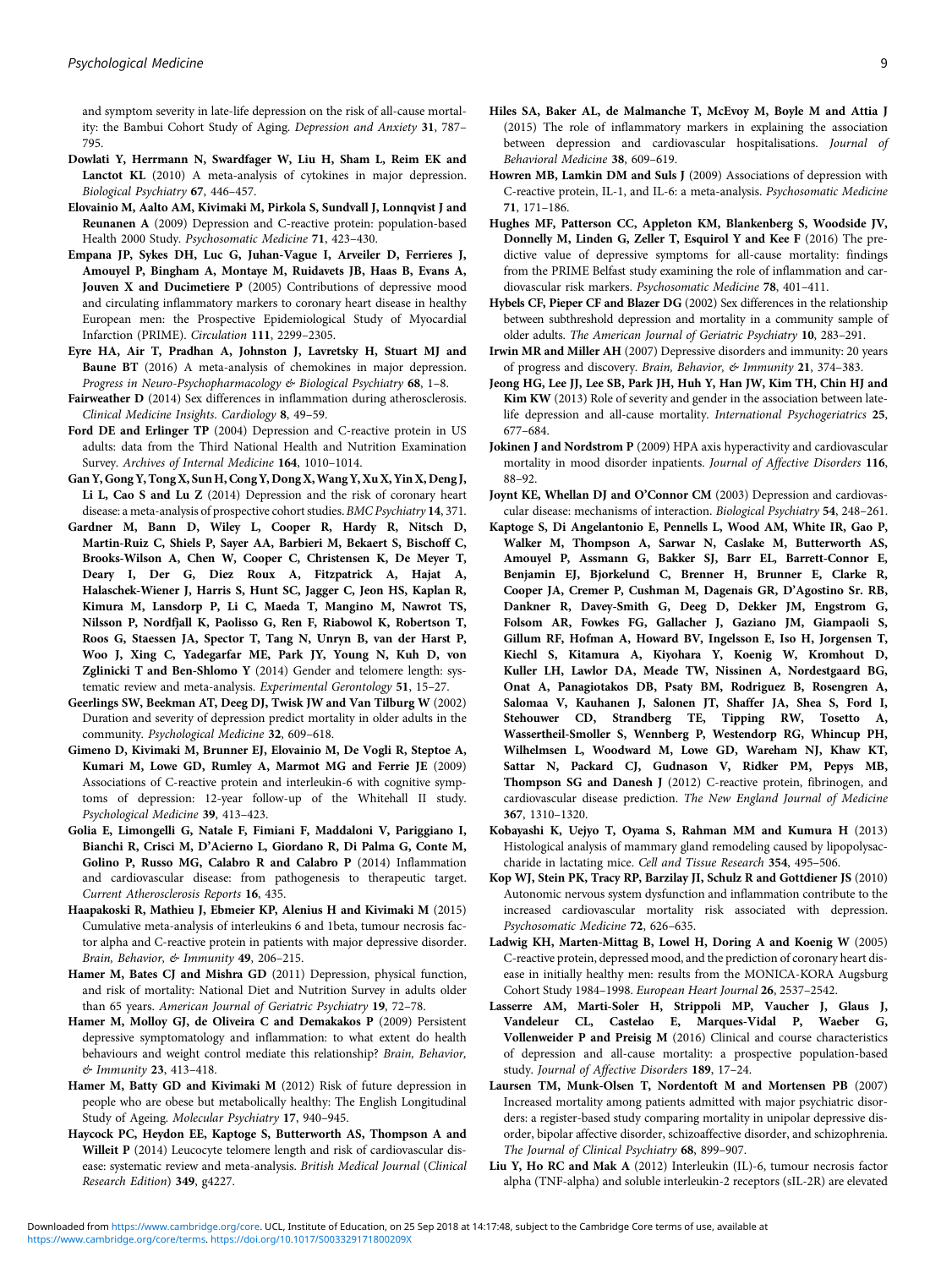<span id="page-9-0"></span>in patients with major depressive disorder: a meta-analysis and meta-regression. Journal of Affective Disorders 139, 230–239.

- Ma Y, Chiriboga DE, Pagoto SL, Rosal MC, Li W, Merriam PA, Hebert JR, Whited MC and Ockene IS (2010) Association between depression and C-reactive protein. Cardiology Research & Practice 2011, 286509.
- Maes M, Berk M, Goehler L, Song C, Anderson G, Gałecki P and Leonard B (2012) Depression and sickness behavior are Janus-faced responses to shared inflammatory pathways. BMC Medicine 10, 66.
- Malgaroli M, Galatzer-Levy IR and Bonanno GA (2017) Heterogeneity in trajectories of depression in response to divorce is associated with differential risk for mortality. Clinical Psychological Science 5, 843–850.
- Marmot M, Allen J, Bell R, Bloomer E and Goldblatt P (2012) WHO European review of social determinants of health and the health divide. Lancet 380, 1011–1029.
- McCusker J, Cole M, Ciampi A, Latimer E, Windholz S and Belzile E (2006) Does depression in older medical inpatients predict mortality? Journals of Gerontology Series A-Biological Sciences & Medical Sciences 61, 975-981.
- Meijer A, Conradi HJ, Bos EH, Thombs BD, van Melle JP and de Jonge P (2011) Prognostic association of depression following myocardial infarction with mortality and cardiovascular events: a meta-analysis of 25 years of research. General Hospital Psychiatry 33, 203–216.
- Meijer A, Conradi HJ, Bos EH, Anselmino M, Carney RM, Denollet J, Doyle F, Freedland KE, Grace SL, Hosseini SH, Lane DA, Pilote L, Parakh K, Rafanelli C, Sato H, Steeds RP, Welin C and de Jonge P (2013) Adjusted prognostic association of depression following myocardial infarction with mortality and cardiovascular events: individual patient data meta-analysis. British Journal of Psychiatry 203, 90–102.
- Mhaoláin AMN, Fan CW, Romero-Ortuno R, Cogan L, Cunningham C, Kenny R-A and Lawlor B (2012) Frailty, depression, and anxiety in later life. International Psychogeriatrics 24, 1265–1274.
- Miller AH and Raison CL (2016) The role of inflammation in depression: from evolutionary imperative to modern treatment target. Nature reviews. Immunology 16, 22–34.
- Miller AH, Maletic V and Raison CL (2009) Inflammation and Its discontents: the role of cytokines in the pathophysiology of major depression. Biological Psychiatry 65, 732–741.
- Missinne S, Vandeviver C, Van de Velde S and Bracke P (2014) Measurement equivalence of the CES-D 8 depression-scale among the ageing population in eleven European countries. Social Science Research 46, 38–47.
- Moieni M, Irwin MR, Jevtic I, Olmstead R, Breen EC and Eisenberger NI (2015) Sex differences in depressive and socioemotional responses to an inflammatory challenge: implications for sex differences in depression. Neuropsychopharmacology 40, 1709.
- Nabi H, Singh-Manoux A, Shipley M, Gimeno D, Marmot MG and Kivimaki M (2008) Do psychological factors affect inflammation and incident coronary heart disease: the Whitehall II Study. Arteriosclerosis, Thrombosis, and Vascular Biology 28, 1398–1406.
- National Institute for Health and Care Excellence (2014) Cardiovascular disease: risk assessment and reduction, including lipid modification [Online]. Available: [https://www.nice.org.uk/guidance/cg181/chapter/1-Recommendations#identi](https://www.nice.org.uk/guidance/cg181/chapter/1-Recommendations#identifying-and-assessing-cardiovascular-disease-cvd-risk-2) [fying-and-assessing-cardiovascular-disease-cvd-risk-2](https://www.nice.org.uk/guidance/cg181/chapter/1-Recommendations#identifying-and-assessing-cardiovascular-disease-cvd-risk-2) [Accessed 14/3/2016 2016].
- Nicholson A, Kuper H and Hemingway H (2006) Depression as an aetiologic and prognostic factor in coronary heart disease: a meta-analysis of 6362 events among 146 538 participants in 54 observational studies. European Heart Journal 27, 2763–2774.
- Parekh A, Smeeth D, Milner Y and Thure S (2017) The role of lipid biomarkers in major depression. Healthcare (Basel) 5, 5.
- Pearson TA, Mensah GA, Alexander RW, Anderson JL, Cannon RO, Criqui M, Fadl YY, Fortmann SP, Hong Y and Myers GL (2003) Markers of inflammation and cardiovascular disease application to clinical and public health practice: a statement for healthcare professionals from the centers for disease control and prevention and the American Heart Association. Circulation 107, 499–511.
- Penninx BW, Guralnik JM, Mendes de Leon CF, Pahor M, Visser M, Corti MC and Wallace RB (1998) Cardiovascular events and mortality in newly and chronically depressed persons >70 years of age. The American Journal of Cardiology 81, 988–994.
- Peters SAE, Visseren FLJ and Grobbee DE (2013) Biomarkers: screening for C-reactive protein in CVD prediction. Nature Reviews Cardiology 10, 12–14.
- Piccinelli M and Wilkinson G (2000) Gender differences in depression. Critical review. British Journal of Psychiatry 177, 486–492.
- Pletcher MJ and Moran AE (2017) Cardiovascular risk assessment. Medical Clinics of North America 101, 673–688.
- Radloff LS (1977) The CES-D scale a self-report depression scale for research in the general population. Applied Psychological Measurement 1, 385–401.
- Raison CL and Miller AH (2017) Pathogen–host defense in the evolution of depression: insights into epidemiology, genetics, bioregional differences and female preponderance. Neuropsychopharmacology 42, 5–27.
- Raison CL, Capuron L and Miller AH (2006) Cytokines sing the blues: inflammation and the pathogenesis of depression. Trends in Immunology 27, 24–31.
- Ridker P (2016) From C-reactive protein to interleukin-6 to interleukin-1: moving upstream to identify novel targets for atheroprotection. Circulation Research 118, 145–156.
- Rugulies R (2002) Depression as a predictor for coronary heart disease: a review and meta-analysis1 1The full text of this article is available via AJPM Online at www. Ajpm-online. net. American Journal of Preventive Medicine 23, 51–61.
- Russ TC, Stamatakis E, Hamer M, Starr JM, Kivimaki M and Batty GD (2012) Association between psychological distress and mortality: individual participant pooled analysis of 10 prospective cohort studies. British Medical Journal (Clinical Research Edition) 345, e4933.
- Ryan J, Carriere I, Ritchie K, Stewart R, Toulemonde G, Dartigues JF, Tzourio C and Ancelin ML (2008) Late-life depression and mortality: influence of gender and antidepressant use. British Journal of Psychiatry 192, 12–18.
- Schaller M and Park JH (2011) The behavioral immune system (and why it matters). Current Directions in Psychological Science 20, 99–103.
- Schoevers RA, Geerlings MI, Deeg DJ, Holwerda TJ, Jonker C and Beekman AT (2009) Depression and excess mortality: evidence for a dose response relation in community living elderly. International Journal of Geriatric Psychiatry 24, 169–176.
- Schulz R, Drayer RA and Rollman BL (2002) Depression as a risk factor for non-suicide mortality in the elderly. Biological Psychiatry 52, 205–225.
- Shimbo D, Chaplin W, Crossman D, Haas D and Davidson KW (2005) Role of depression and inflammation in incident coronary heart disease events. The American Journal of Cardiology 96, 1016–1021.
- Steffick DE (2000) Documentation of Affective Functioning Measures in the Health and Retirement Study [Online]. Ann Arbor, MI: Survey Research Center, University of Michigan. Available: [http://hrsonline.isr.umich.edu/](http://hrsonline.isr.umich.edu/sitedocs/userg/dr-005.pdf) [sitedocs/userg/dr-005.pdf](http://hrsonline.isr.umich.edu/sitedocs/userg/dr-005.pdf) [Accessed July 2017].
- Surtees PG, Wainwright NW, Boekholdt SM, Luben RN, Wareham NJ and Khaw KT (2008) Major depression, C-reactive protein, and incident ischemic heart disease in healthy men and women. Psychosomatic Medicine 70, 850–855.
- Teng PR, Yeh CJ, Lee MC, Lin HS and Lai TJ (2013) Change in depressive status and mortality in elderly persons: results of a national longitudinal study. Archives of Gerontology & Geriatrics 56, 244–249.
- Thombs BD, Bass EB, Ford DE, Stewart KJ, Tsilidis KK, Patel U, Fauerbach JA, Bush DE and Ziegelstein RC (2006) Prevalence of depression in survivors of acute myocardial infarction. Journal of General Internal Medicine 21, 30–38.
- Udina M, Castellví P, Moreno-España J, Navinés R, Valdés M, Forns X, Langohr K, Sola R, Vieta E and Martín-Santos R (2012) Interferon-induced depression in chronic hepatitis C: a systematic review and meta-analysis.
- Vaccarino V, Johnson BD, Sheps DS, Reis SE, Kelsey SF, Bittner V, Rutledge T, Shaw LJ, Sopko G and Bairey Merz CN (2007) Depression, inflammation, and incident cardiovascular disease in women with suspected coronary ischemia: the National Heart, Lung, and Blood Institute-sponsored WISE study. Journal of the American College of Cardiology 50, 2044–2050.
- Valkanova V, Ebmeier KP and Allan CL (2013) CRP, IL-6 and depression: a systematic review and meta-analysis of longitudinal studies. Journal of Affective Disorders 150, 736–744.
- Van Bodegom D, May L, Meij J and Westendorp RG (2007) Regulation of human life histories. Annals of the New York Academy of Sciences 1100, 84–97.